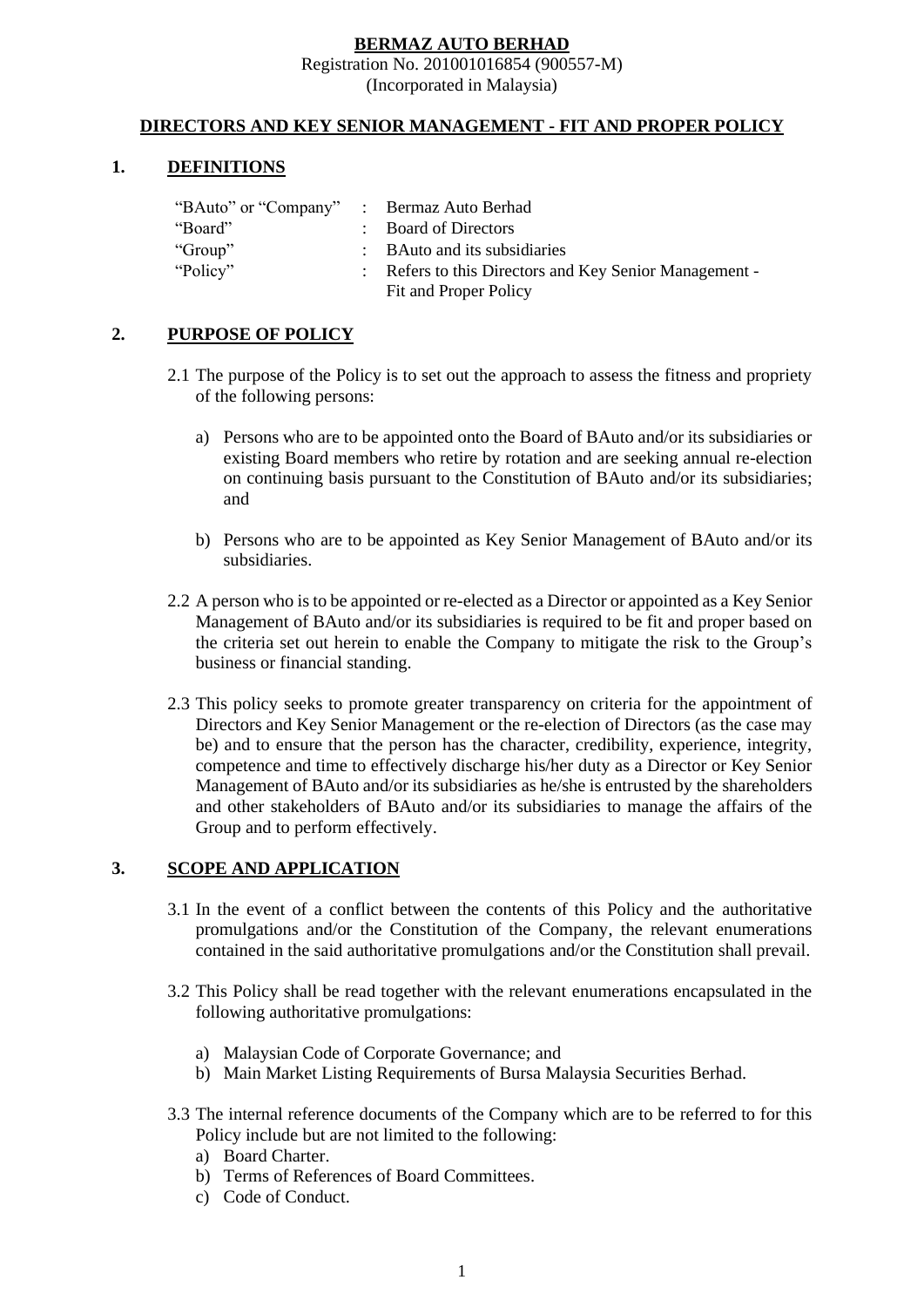## **4. ROLES, RESPONSIBILITIES AND DOCUMENT CONTROL**

The Board and Nomination Committee ("NC") of BAuto are responsible for the application of this Policy and for conducting the fit and proper assessment.

### 4.1 Board

The Board is primarily responsible to ensure that the fit and proper assessment as set out in this Policy are carried out for all Directors and Key Senior Management of BAuto and/or its subsidiaries. The Board shall ensure that all Directors and Key Senior Management of BAuto and/or its subsidiaries are fit and proper and have the necessary character, credibility, experience, integrity, competence and time to effectively discharge his or her role as stipulated in Paragraphs 2.20A of the Main Market Listing Requirements of Bursa Malaysia Securities Berhad.

4.2 NC

The NC is tasked to perform the fit and proper assessment on Director(s) of the Company who are seeking for re-election and/or on person(s) who are being nominated as new Director of BAuto and/or its subsidiaries and/or person(s) being appointed as Key Senior Management of BAuto and/or its subsidiaries based on the fit and proper criteria as set out in this Policy. The responsibility to assess the fitness and propriety of Directors of the subsidiaries of BAuto and Key Senior Management of BAuto and/or its subsidiaries other than the Group Chief Executive Officer are delegated jointly to the Executive Chairman and the Group Chief Executive Officer.

## **5. FIT AND PROPER CRITERIA**

- 5.1 To establish whether a person is fit and proper to be a Director or Key Senior Management, the Board and NC of BAuto shall have regards to the person's:
	- 5.1.1 Probity, personal integrity and reputation person should possess personal qualities of honesty, integrity, diligence, independence of mind and fairness.
	- 5.1.2 Competence and capability person must have the necessary skills, experience, ability and commitment to carry out the role.
	- 5.1.3 Financial integrity person should manage his/her financial affairs, primarily his/her debts, prudently.

The assessment of the above criteria shall have regard to the considerations set out below in paragraphs 5.2, 5.3 and 5.4 of this Policy.

5.2 Probity, personal integrity and reputation

In assessing a person's level of probity, personal integrity, and reputation, the Board and the NC shall consider matters including but not limited to the following:

a) Whether the person is or has been the subject of any proceedings of a disciplinary or criminal nature or has been notified of any impending proceedings or of any investigations, which might lead to such proceedings.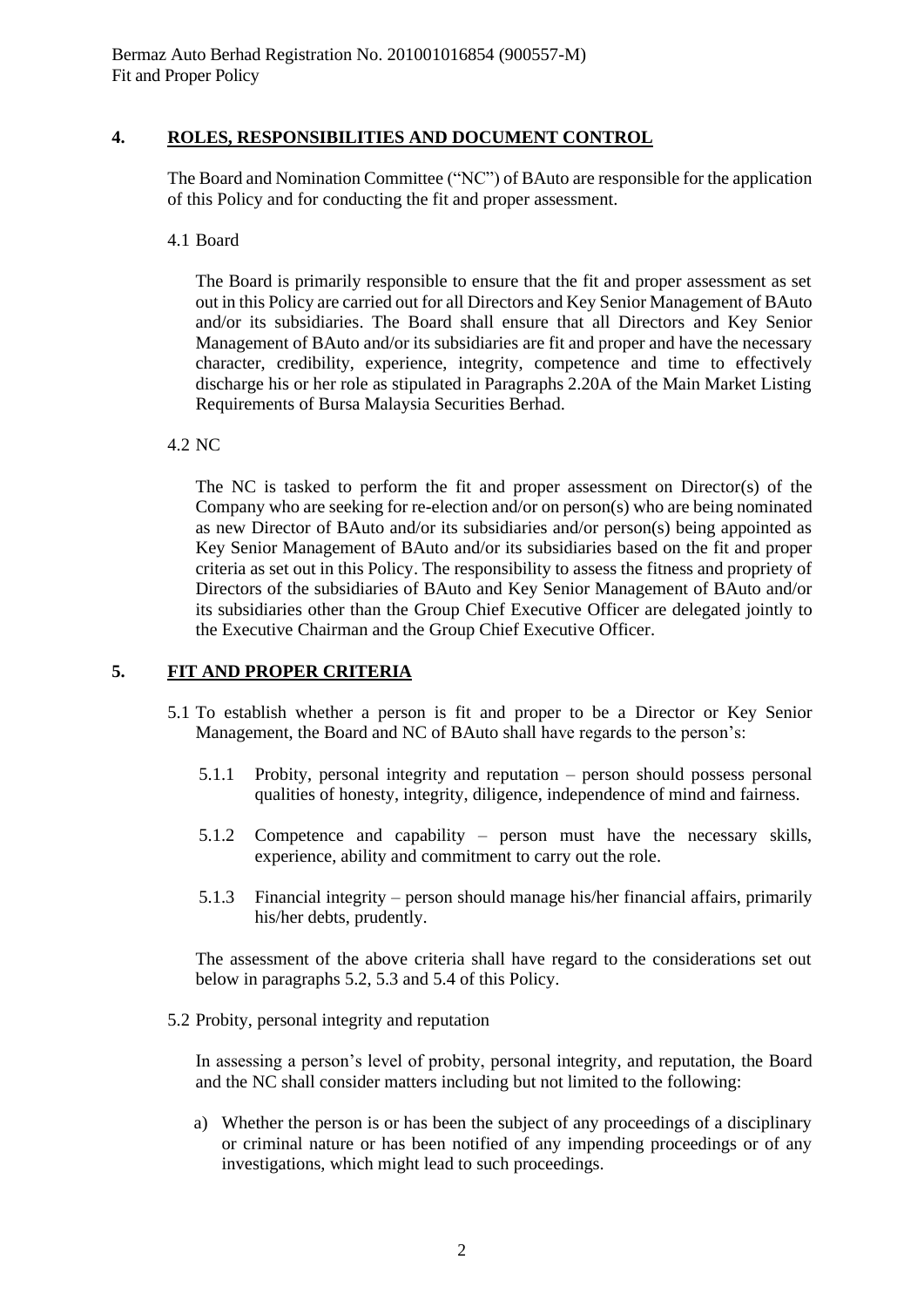- b) Whether the person has contravened any provision made by or under any written law designed to protect members of the public against financial loss due to dishonesty, incompetence or malpractice.
- c) Whether the person has contravened any of the requirements and standards of a regulatory body, professional body, government or its agencies.
- d) Whether the person, or any business in which he/she has a controlling interest or exercises significant influence, has been investigated, disciplined, suspended or reprimanded by a regulatory or professional body, a court or tribunal, whether publicly or privately.
- e) Whether the person has been engaged in any business practices which are deceitful, oppressive or otherwise improper or which otherwise reflect discredit on his/her professional conduct.
- f) Whether the person has been dismissed, asked to resign or has resigned from employment or from a position of trust, fiduciary appointment or similar position because of questions about his/her honesty and integrity.
- g) Whether the person has been associated, in ownership or management capacity, with a company, partnership or other business association that has been refused registration, authorization, membership or a license to conduct any trade, business or profession, or has had that registration, authorization, membership or license revoked, withdrawn or terminated.
- h) Whether the person has held a position of responsibility in the management of a business that has gone into receivership, insolvency, or involuntary liquidation while the person was connected with that business.
- i) Whether the person has been a director of, or directly concerned in the management of, any corporation which is being or has been wound up by a court or other authority competent to do so within or outside Malaysia, or of any licensed institution, the license of which has been revoked under any written law.
- j) Whether, in the past, the person has acted unfairly or dishonestly in his dealings with his customers, employers, auditors and regulatory authorities.
- k) Whether the person has at any time shown a strong objection or lack of willingness to cooperate with regulatory authorities and failure to comply with legal, regulatory and professional requirements and standards, including compliance with tax requirements and obligations.
- l) Whether a person has contributed significantly to the failure of an organization or a business unit.
- m) Whether the person has at any time shown strong objection or a lack of willingness to maintain effective internal control systems and risk management practices.
- n) Whether the person is free from any business or other relationship which could materially pose a conflict of interest or interfere with the exercise of his/her judgment to BAuto's disadvantage when appointed/re-elected to the Board or appointed as Key Senior Management of BAuto and/or its subsidiaries.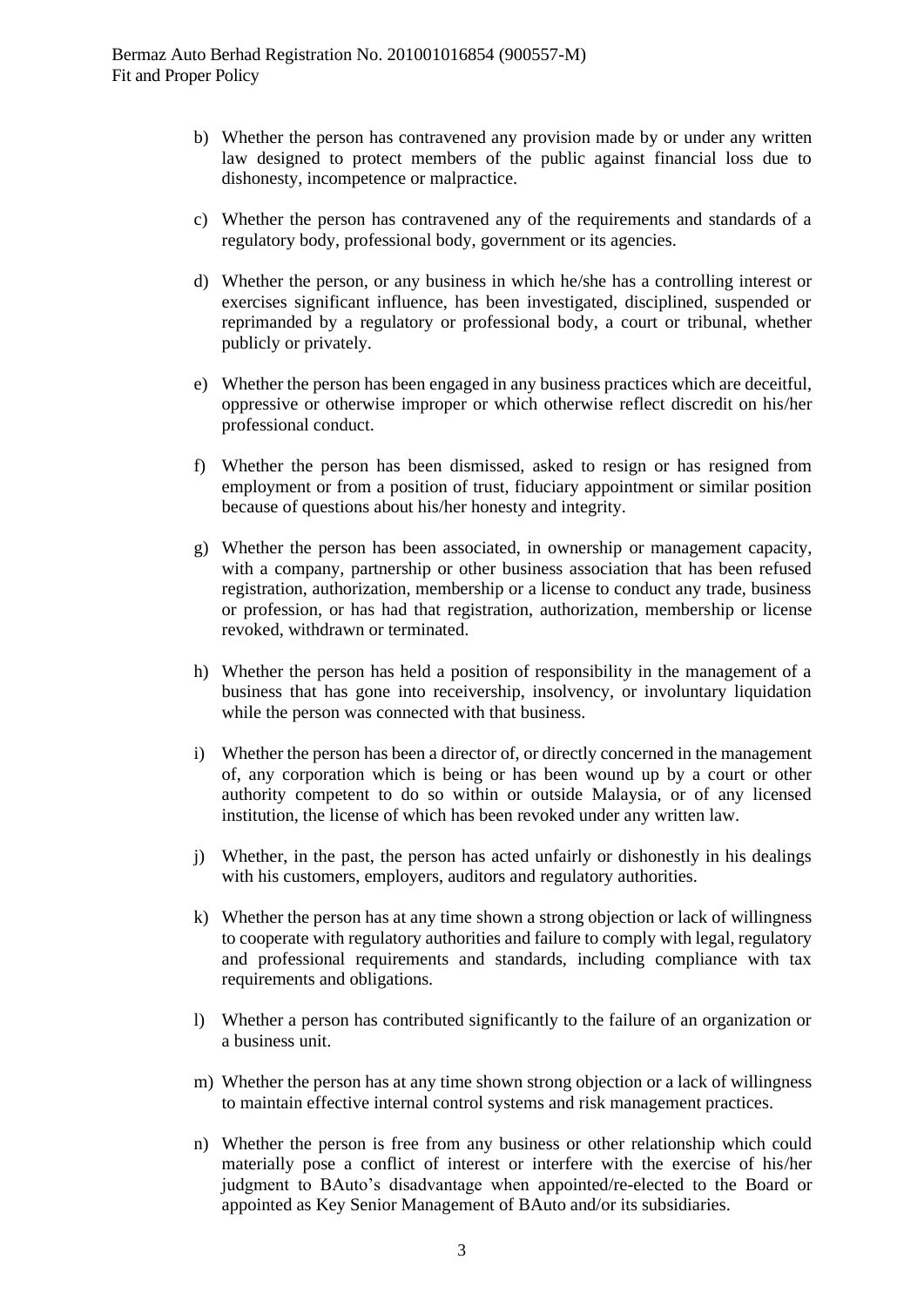## 5.3 Competence and capability

In assessing a person's competence and capability, the Board and NC shall consider matters including, but not limited to the following:

#### Experience and competence

- a) Whether the person has the appropriate education qualification, training, skills, practical experience and commitment to effectively fulfil the role and responsibilities of the position (i.e. a match to the board skill set matrix) and having regard to his/her other commitments.
- b) Whether the person has satisfactory past performance or expertise in the nature of the business being conducted.
- c) Whether the person possesses general management skills as well as understanding of corporate governance issues.
- d) Whether the person possesses leadership capabilities and high level of emotional intelligence.
- e) Whether the person exhibits ability to articulate views independently, objectively and constructively.
- f) Whether the person exhibits open mindedness to the views of others and ability to make considered judgment after hearing the views of others.

#### Time and commitment

- a) Whether the person has the ability to discharge his/her role having regard to other commitments.
- b) Whether the person is able to devote time as a Director or Key Senior Management, having factored other outside obligations including concurrent directorship or senior management positions held by the person across listed issuers and non-listed entities (including non-profit organizations).
- c) Whether the person participates and contributes to BAuto and/or its subsidiaries or demonstrate willingness to participate actively in board or management activities.
- d) Whether the person demonstrates willingness to devote time and effort to understand the businesses and exemplifies readiness to participate in events of BAuto and/or its subsidiaries.

#### 5.4 Financial integrity

Financial integrity is demonstrated by a person who manages his/her own financial affairs properly and prudently. In assessing a person's financial integrity, the Board and NC shall consider all relevant factors, including but not limited to the following:

a) Whether the person has been and will be able to fulfill his/her financial obligations, whether in Malaysia or elsewhere, as and when they fall due.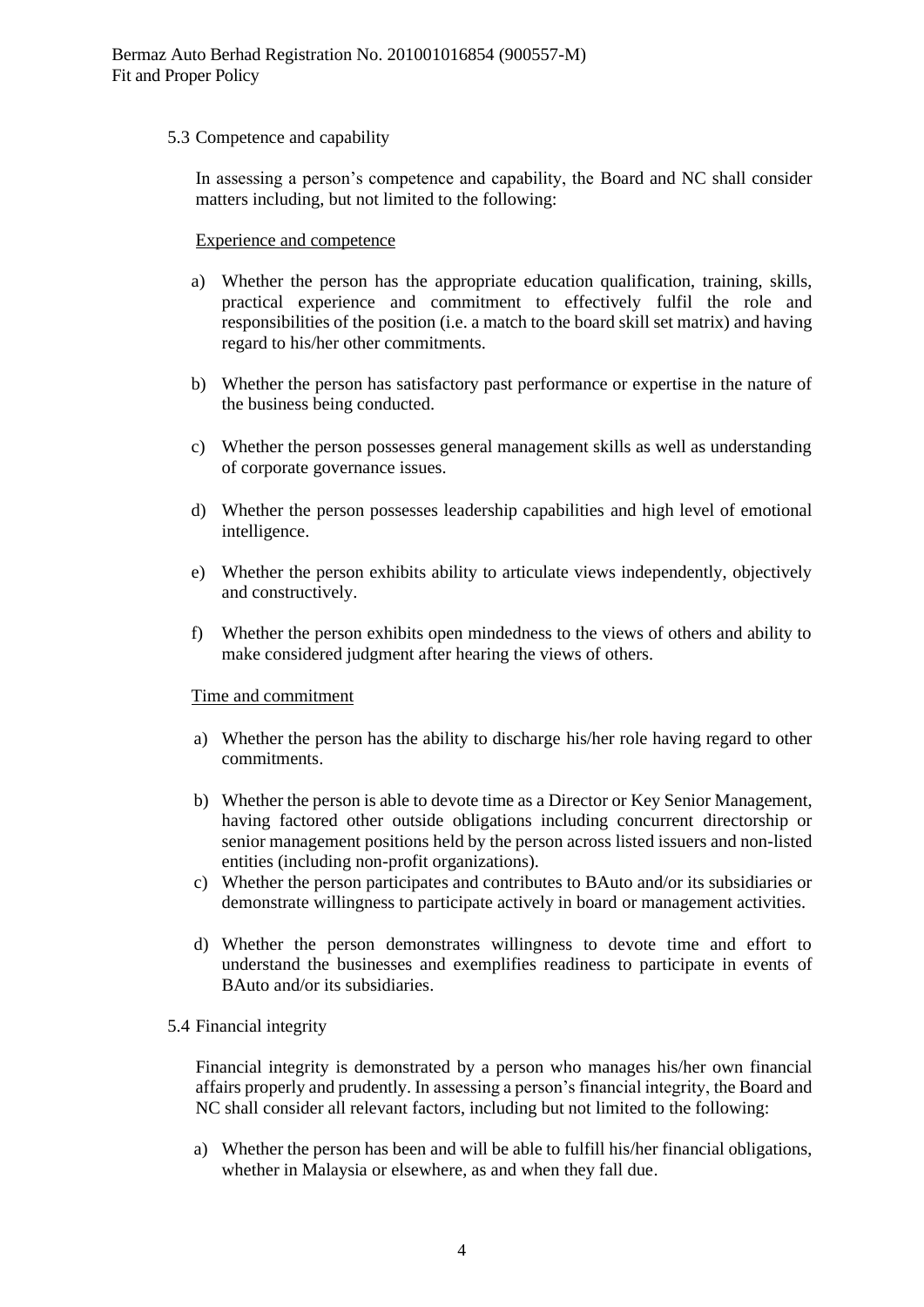Bermaz Auto Berhad Registration No. 201001016854 (900557-M) Fit and Proper Policy

- b) Whether the person has been the subject of a judgement debt which is unsatisfied, either in whole or in part, whether in Malaysia or elsewhere.
- c) Whether the person has made arrangements with creditors, filed for bankruptcy or been adjudicated a bankrupt or had assets sequestered in any jurisdiction.

#### **6. ASSESSMENT PROCESS**

The fit and proper assessment will be conducted as follows:

| Category of Person                                                                                               | Fit and proper assessment to be conducted by                                                                                                                                     |
|------------------------------------------------------------------------------------------------------------------|----------------------------------------------------------------------------------------------------------------------------------------------------------------------------------|
| Directors of BAuto                                                                                               | Prior to appointment: The NC will assess and<br>makes recommendation to the Board for final<br>decision.                                                                         |
|                                                                                                                  | Existing: The NC will assess Directors who<br>seeking for re-election and makes<br>are<br>recommendation on the re-election of the<br>Directors to the Board for final decision. |
| Group Chief Executive Officer                                                                                    | Prior to appointment: The NC will assess and<br>makes recommendation to the Board for final<br>decision.                                                                         |
| Directors of BAuto subsidiaries                                                                                  | <b>Prior to appointment:</b> The Executive Chairman<br>and Group Chief Executive Officer to jointly<br>assess.                                                                   |
| Key Senior Management of BAuto and/or<br>its subsidiaries other than the Group Chief<br><b>Executive Officer</b> | <b>Prior to appointment:</b> The Executive Chairman<br>and Group Chief Executive Officer to jointly<br>assess.                                                                   |

In assessing a person's fitness and propriety, the Board through NC, shall consider all relevant factors based on the fit and proper criteria set out in this Policy.

A person who has been identified for appointment as a Director or Key Senior Management of BAuto and/or its subsidiaries shall be required to make fit and proper declaration in the form as set out in Appendix I of this Policy or in such other forms as the NC may from time to time prescribe or approve.

For the existing member of the Board of BAuto, the NC will assess the fit and properness of each member of the Board in the manner as the NC sees fit. For Director of BAuto who are seeking annual re-election at the Annual General Meeting, the NC will also take into account the fit and properness of the said Person before making recommendation to the Board on his/her re-election.

Reasonable enquiries to obtain relevant information that can be taken into account in making a fit and proper assessment could be made. The information may include a person's formal qualifications and attainments, curriculum vitae, referee reports obtained as part of a recruitment process and any other publicly available information that is relevant to the fit and proper assessment.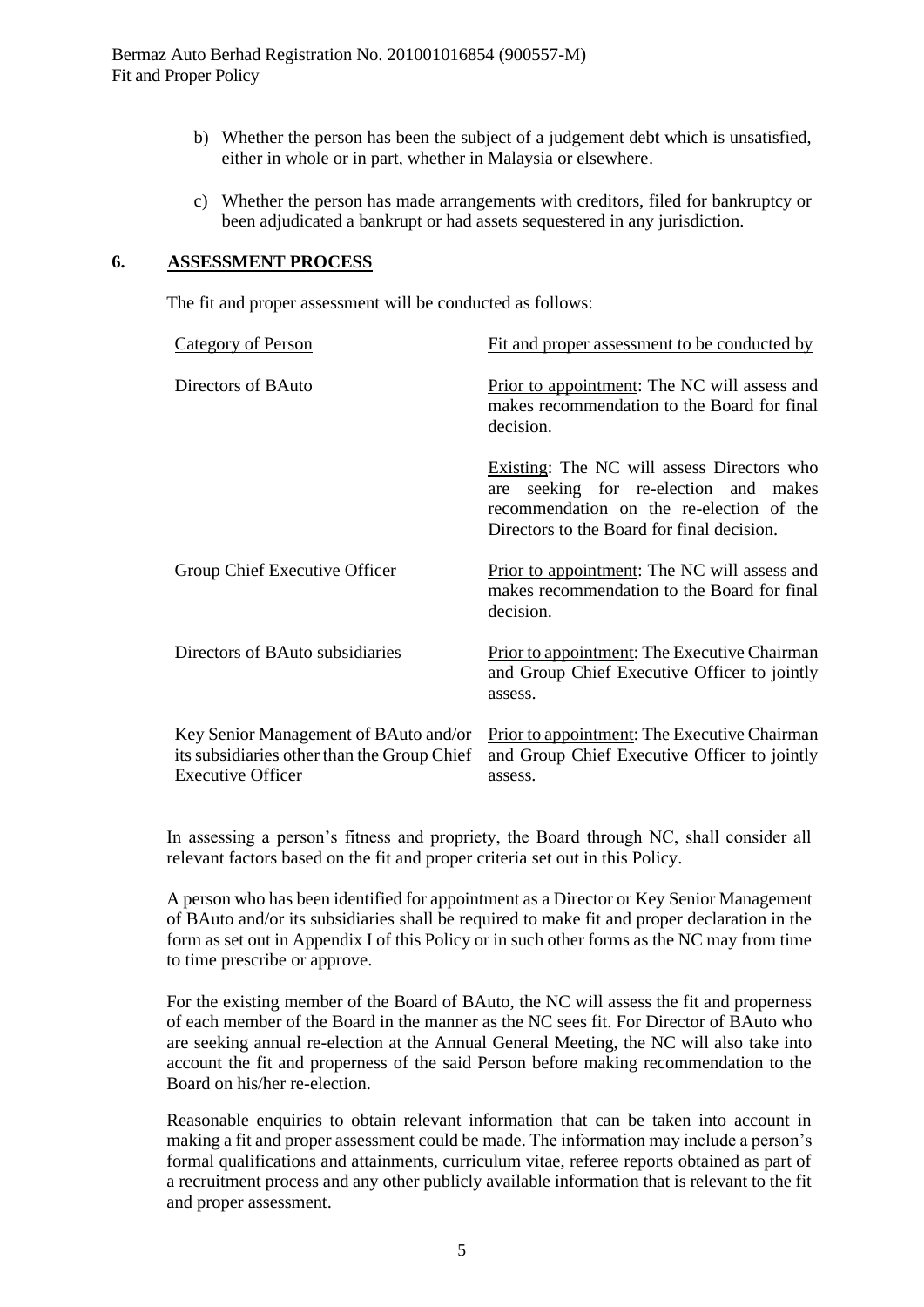During assessment, when a person is found to be not fit and proper due to lack of character, diligence, honesty, integrity or judgement or is found to be misleading on deceptive, the NC may require the person to resign/ to be removed/ should not be appointed/ re-elected, as the case may be. For the Group Chief Executive Officer, the NC may recommend for his/her immediate resignation/ removal to the Board for approval. For the Directors of BAuto subsidiaries and Key Senior Management of BAuto and/or its subsidiaries other than the Group Chief Executive Officer, the Executive Chairman jointly with the Group Chief Executive Officer may terminate his/her appointment/ employment immediately or request for his/her immediate resignation/ to reject his/her re-election, as the case may be.

## **7. DISCLOSURE OF INFORMATION RELEVANT TO A FIT AND PROPER ASSESSMENT**

The Directors and Key Senior Management are required to disclose all information that may be relevant to a fit and proper assessment. All reasonable steps will be taken to ensure compliance with Personal Data Protection Act 2010 in collecting and using the information as part of the assessment process. The results of the assessment are part of the Company's internal confidential documents and shall not be disclosed or provided to any other party.

Any "conflict of interest" situation should be disclosed during assessment for the appointment or re-election of the Director and/or Key Senior Management, as the case may be. For "conflict of interest" situation which arose subsequent to the assessment, for Directors of BAuto, the Director shall disclose such interest to the Board of BAuto as soon as possible and shall abstain and shall continue to abstain from all Board deliberations of BAuto pertaining to such interest. For Directors of BAuto subsidiaries and/or Key Senior Management of BAuto and/or its subsidiaries, the Director and/or Key Senior Management shall disclose such interest to the Executive Chairman and Group Chief Executive Officer as soon as possible and where applicable, shall abstain and shall continue to abstain from all Board deliberations of the subsidiary(s) pertaining to such interest.

## **8. ADOPTION AND REVIEW OF THE POLICY**

This Policy was approved and adopted by the Board of BAuto on 13 June 2022.

The NC shall review the Policy from time to time and shall recommend any change to the Policy as the NC deems appropriate to the Board of BAuto for approval. The Policy shall be assessed, reviewed and updated where necessary to reflect changes to the Malaysian Code on Corporate Governance, Listing Requirements of Bursa Malaysia Securities Berhad and/or any other relevant statutory or regulatory requirements.

A copy of the Policy shall be made available on the Company's website.

-End of document-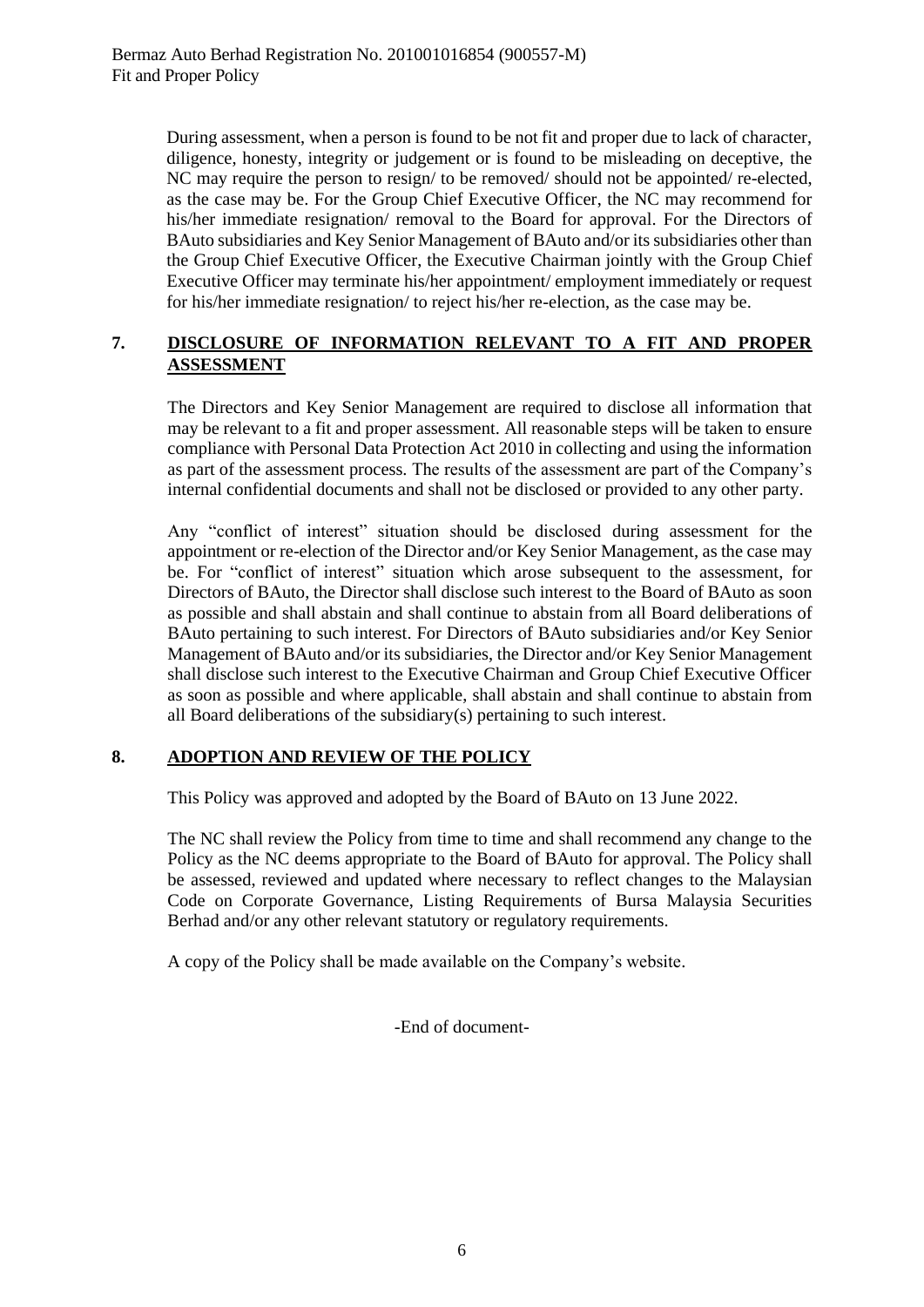## **APPENDIX I STRICTLY CONFIDENTIAL**

# **KEY RESPONSIBLE PERSONS DECLARATION OF FIT AND PROPER**

Name: \_\_\_\_\_\_\_\_\_\_\_ NRIC/Passport No: \_\_\_\_\_\_\_\_\_\_\_\_\_\_\_\_\_\_\_\_

Do hereby solemnly affirm and declare the following:

| No. | Criteria                                                                                                                                                                                                                                                                                                                                                                | <b>YES</b> | NO |
|-----|-------------------------------------------------------------------------------------------------------------------------------------------------------------------------------------------------------------------------------------------------------------------------------------------------------------------------------------------------------------------------|------------|----|
|     | Probity, personal integrity and reputation                                                                                                                                                                                                                                                                                                                              |            |    |
| (a) | I am not or have not been the subject of any proceedings of a<br>disciplinary or criminal nature or has been notified of any<br>impending proceedings or of any investigations, which might<br>lead to such proceedings.                                                                                                                                                |            |    |
| (b) | I have not contravened any provision made by or under any<br>written law designed to protect members of the public against<br>financial loss due to dishonesty, incompetence or malpractice.                                                                                                                                                                            |            |    |
| (c) | I have not contravened any of the requirements and standards of<br>a regulatory body, professional body, government or its<br>agencies.                                                                                                                                                                                                                                 |            |    |
| (d) | I or any business in which I have a controlling interest or<br>exercises significant influence, have not been investigated,<br>disciplined, suspended or reprimanded by a regulatory or<br>professional body, a court or tribunal, whether publicly or<br>privately.                                                                                                    |            |    |
| (e) | I have not engaged in any business practices which are deceitful,<br>oppressive or otherwise improper or which otherwise reflect<br>discredit on my professional conduct.                                                                                                                                                                                               |            |    |
| (f) | I have not been dismissed, asked to resign or has resigned from<br>employment or from a position of trust, fiduciary appointment<br>or similar position because of questions about my honesty and<br>integrity.                                                                                                                                                         |            |    |
| (g) | I have not been associated, in ownership or management<br>capacity, with a company, partnership or other business<br>association that has been refused registration, authorization,<br>membership or a license to conduct any trade, business or<br>profession, or has had that registration, authorization,<br>membership or license revoked, withdrawn or terminated. |            |    |
| (h) | I have not held a position of responsibility in the management of<br>a business that has gone into receivership, insolvency, or<br>involuntary liquidation while I was connected with that business.                                                                                                                                                                    |            |    |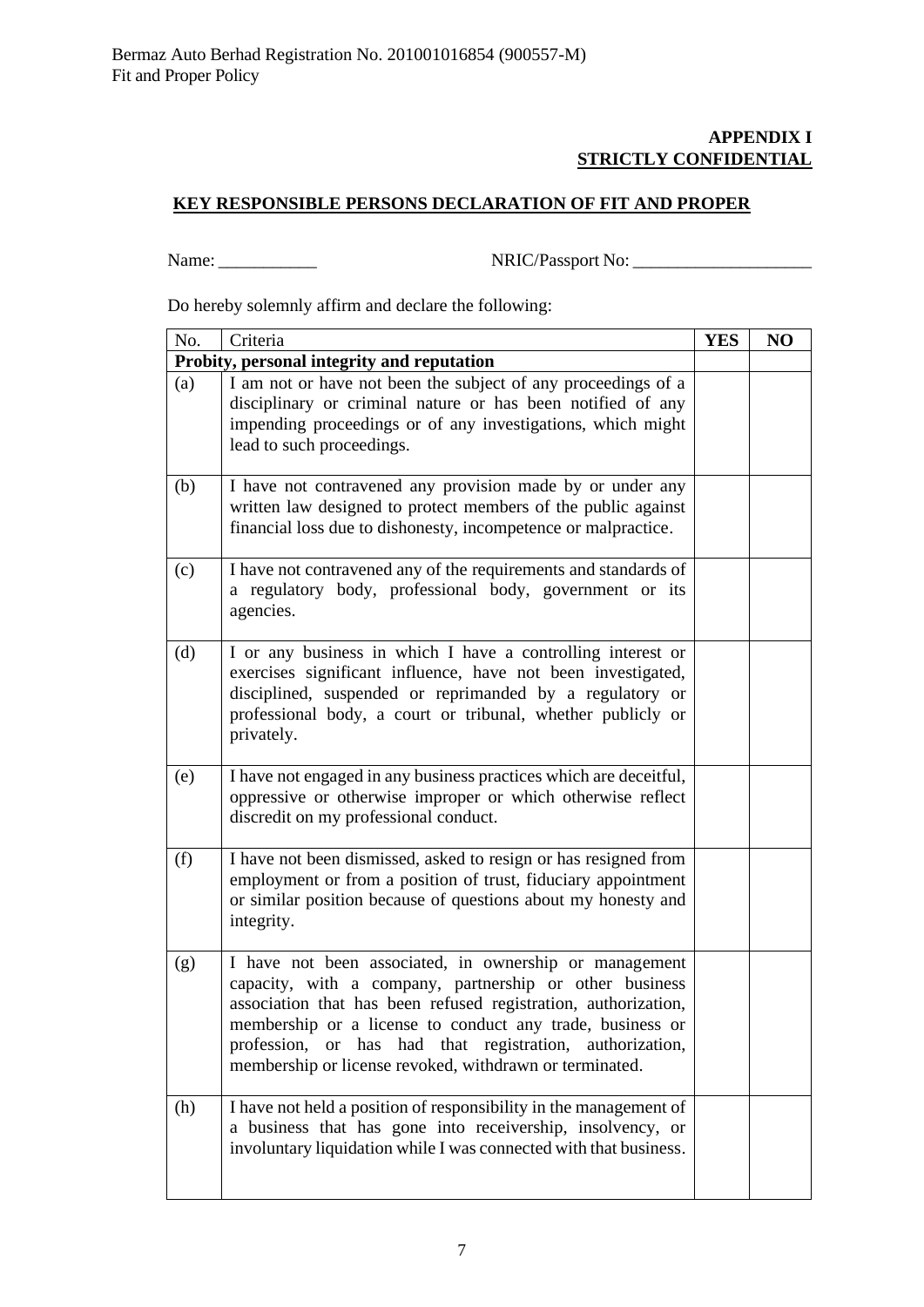| No. | Criteria                                                                                                                                                                                                                                                                                                             | <b>YES</b> | NO |
|-----|----------------------------------------------------------------------------------------------------------------------------------------------------------------------------------------------------------------------------------------------------------------------------------------------------------------------|------------|----|
|     | Probity, personal integrity and reputation (Cont'd)                                                                                                                                                                                                                                                                  |            |    |
| (i) | I have not been a director of, or directly concerned in the<br>management of, any corporation which is being or has been<br>wound up by a court or other authority competent to do so within<br>or outside Malaysia, or of any licensed institution, the license of<br>which has been revoked under any written law. |            |    |
| (j) | I have not, in the past, acted unfairly or dishonestly in my<br>dealings with my customers, employers, auditors and regulatory<br>authorities.                                                                                                                                                                       |            |    |
| (k) | I have not at any time shown a strong objection or lack of<br>willingness to cooperate with regulatory authorities and failure<br>to comply with legal, regulatory and professional requirements<br>and standards, including compliance with tax requirements and<br>obligations.                                    |            |    |
| (1) | I have not contributed significantly to the failure of an<br>organization or a business unit.                                                                                                                                                                                                                        |            |    |
| (m) | I have not at any time shown strong objection or a lack of<br>willingness to maintain effective internal control systems and<br>risk management practices.                                                                                                                                                           |            |    |
| (n) | I am free from any business or other relationship which could<br>materially pose a conflict of interest or interfere with the exercise<br>of my judgment to the Company's disadvantage when<br>appointed/re-elected to the Board or appointed as Key Senior<br>Management of the Company and/or its subsidiaries.    |            |    |
|     | <b>Competence and capability</b>                                                                                                                                                                                                                                                                                     |            |    |
| (a) | I have the appropriate education qualification, training, skills,<br>practical experience and commitment to effectively fulfil the<br>role and responsibilities of the position (i.e. a match to the board<br>skill set matrix) and having regard to my other commitments.                                           |            |    |
| (b) | I have satisfactory past performance or expertise in the nature of<br>the business being conducted.                                                                                                                                                                                                                  |            |    |
| (c) | I possess general management skills as well as understanding of<br>corporate governance issues.                                                                                                                                                                                                                      |            |    |
| (d) | I possess leadership capabilities and high level of emotional<br>intelligence.                                                                                                                                                                                                                                       |            |    |
| (e) | I exhibit ability to articulate views independently, objectively<br>and constructively.                                                                                                                                                                                                                              |            |    |
| (f) | I exhibit open mindedness to the views of others and ability to<br>make considered judgment after hearing the views of others.                                                                                                                                                                                       |            |    |